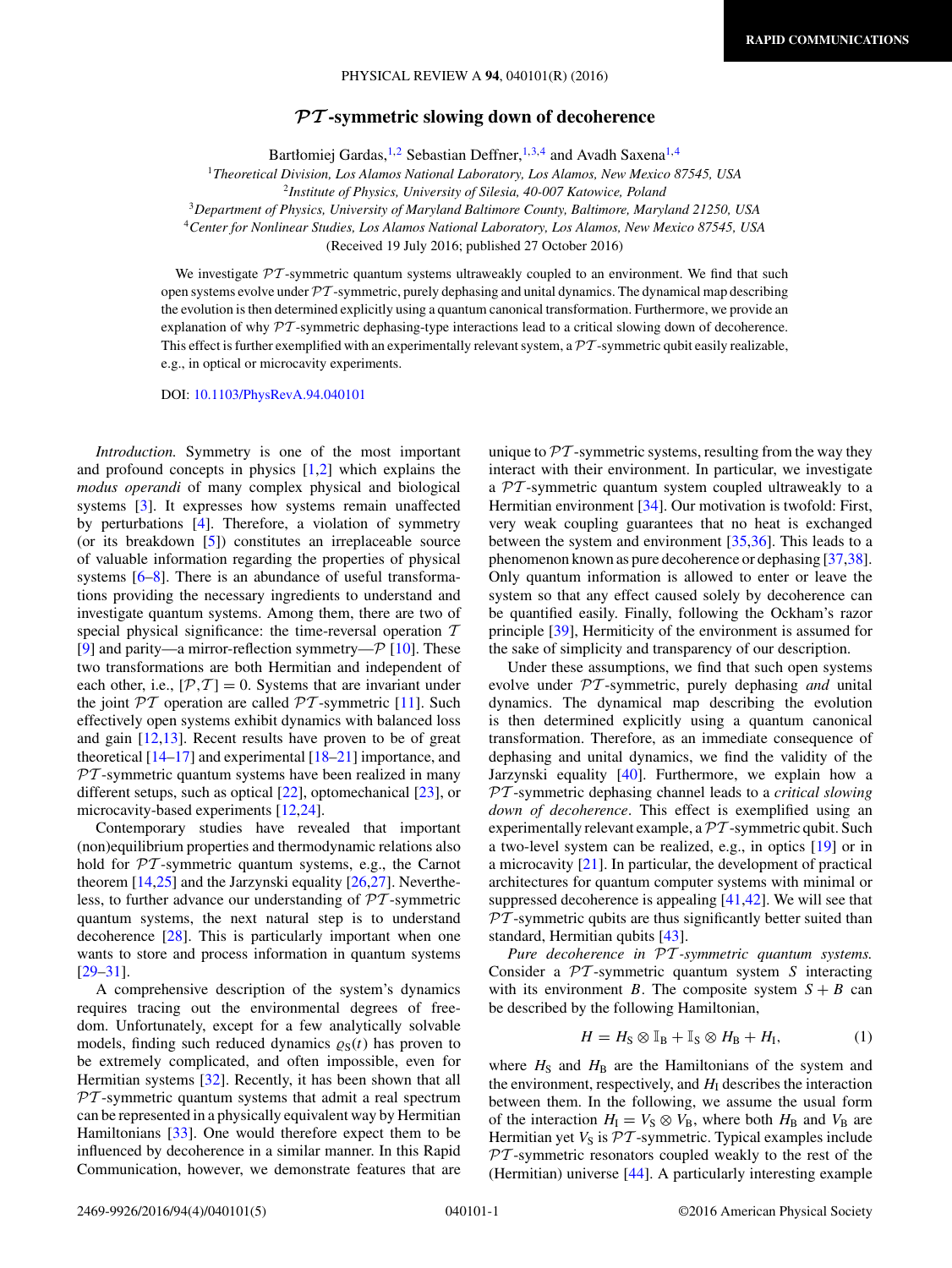arises when  $V_s = g(H_s)$ , where *g* is an arbitrary function. Since  $[H<sub>S</sub>, H<sub>I</sub>] = 0$ , there is no energy exchange between the system and its environment, i.e.,  $\langle H_{\rm S} \rangle$  remains constant during the evolution. Therefore, any effect of the environment on the system leads to pure decoherence [\[45\]](#page-4-0). Without any loss of generality, we further assume that  $g(H<sub>S</sub>) = H<sub>S</sub>$ .

Henceforth, we focus on  $\mathcal{PT}$ -symmetric quantum systems and show how to construct their reduced dynamics in the presence of pure decoherence. To this end, we notice that if the spectrum of the system is real, a Hermitian transformation *T* such that  $h_S = T H_S T^{-1}$  is Hermitian can always be found  $[14]$ . Moreover, since  $h<sub>S</sub>$  is Hermitian, we also have  $H_{\rm S}^{\dagger} = T^2 H_{\rm S} T^{-2}$ , which will be crucial for our analysis. We will prove this shortly. Here, we only note that in order to change Hermiticity, such a transformation cannot be unitary. However, *T* preserves (canonical) commutation relations (e.g., between *x* and *p*:  $[x, p] = i\hbar$ ) and therefore will be regarded as a quantum canonical transformation [\[46,47\]](#page-4-0). More importantly, canonical transformations do *not* change the expectation values of observables,  $\langle O_S \rangle_{PT} = \langle o_S \rangle_H$ , where  $o_S = T O_S T^{-1}$ .

Now, applying the canonical transformation *T* to the Hamiltonian [\(1\)](#page-0-0) yields

$$
h = h_{\rm S} \otimes \mathbb{I}_{\rm B} + \mathbb{I}_{\rm S} \otimes H_{\rm B} + h_{\rm I}, \quad h_{\rm I} = T H_{\rm I} T^{-1}, \quad (2)
$$

where *T* acts nontrivially only on the system of interest. Since the two systems are now Hermitian, their composed dynamics is described by the Liouville–von Neumann equation of motion,  $i\dot{\varrho}(t) = [h, \varrho(t)],$  whose unique solution can be written as [\[32\]](#page-4-0)

$$
\varrho(t) \to U(t)\varrho(0)U(t)^{\dagger}, \quad U(t) = \exp(-iht). \tag{3}
$$

At any given time *t*, the reduced system's dynamics is determined by tracing out the environmental degrees of freedom (see, e.g., Ref. [\[48\]](#page-4-0)). Thus, one can write

$$
\varrho_{\rm S}(t) = \text{tr}_{\rm B}\{U(t)\varrho_{\rm S}(0) \otimes \Omega_{\rm B}U(t)^{\dagger}\},\tag{4}
$$

where  $\Omega_{\rm B}$  is the initial state of the environment and tr<sub>B</sub>{·} denotes the partial trace [\[48\]](#page-4-0). Note that the two systems are uncorrelated at  $t = 0$  [\[49\]](#page-4-0). This requirement is crucial for the map  $\Phi$ ,  $\varrho_S(t) = \Phi[\varrho_S(0)]$ , to be well defined [\[50\]](#page-4-0). However, this is not difficult to fulfill experimentally [\[51\]](#page-4-0).

Since  $\Omega_B$  is a density operator, it can be expressed as  $\Omega_{\rm B} = \sum_{\alpha} p_{\alpha} |\alpha\rangle\langle\alpha|$ , where  $p_{\alpha}$  denotes the probability of finding the environment in state  $|\alpha\rangle$ . As a result, the reduced dynamics (4) can be rewritten using the so-called operator-sum representation [\[52\]](#page-4-0),

$$
\varrho_{\rm S}(t) = \sum_{i} K_i(t) \varrho_{\rm S}(0) K_i(t)^{\dagger}, \tag{5}
$$

where the Kraus operators  $K_i(t) = \sqrt{p_\alpha} \langle \beta | U(t) | \alpha \rangle$  satisfy  $\sum_i K_i(t)^\dagger K_i(t) = \mathbb{I}_S$ . To simplify notation we have combined the two indices *α,β* into *i*. Moreover, Eq. (5) defines a *unital* map, i.e.,  $\Phi[\mathbb{I}_S] = \mathbb{I}_S$  [\[40\]](#page-4-0). Indeed, since *h<sub>S</sub>* commutes with *h*, we also have  $[K_i(t), K_i(t)^{\dagger}] = 0$  [\[53\]](#page-4-0).

The operator-sum representation in Eq. (5) provides the most general description of decoherence and dissipation for Hermitian quantum systems, which results from the interaction with the environment. It is often referred to as a quantum

## <span id="page-1-0"></span>GARDAS, DEFFNER, AND SAXENA PHYSICAL REVIEW A **94**, 040101(R) (2016)

channel, i.e., a map that is completely positive and trace preserving (CPTP) [\[54\]](#page-4-0). When there is only one Kraus operator, the evolution is unitary  $[55]$ . Multiplying Eq.  $(5)$ from both sides by  $T^{-1}$  and *T*, respectively, yields

$$
\rho_{\rm S}(t) = T^{-1} \varrho_{\rm S}(t) T = \sum_{i} L_i(t) \rho_{\rm S}(0) R_i(t), \tag{6}
$$

where the left,  $L_i(t)$ , and right,  $R_i(t)$ , Kraus operators read

$$
L_i(t) = T^{-1} K_i(t) T, \quad R_i(t) = T^{-1} K_i(t)^{\dagger} T. \tag{7}
$$

We see immediately that they fulfill  $\sum_i L_i(t) R_i(t) = \mathbb{I}_S$ . The last equality assures that the  $\mathcal{PT}$ -CPTP map (7) is unital as well [\[56–58\]](#page-4-0). Therefore,  $\mathcal{PT}$ -symmetric, purely dephasing and unital dynamics preserve the Jarzynski equality [\[59\]](#page-4-0). Similar conclusions have been drawn recently for  $PT$ -symmetric Schrödinger dynamics  $[27]$  $[27]$ . Note that when the dynamics is unitary, then  $L(t) = U(t)$  and  $R(t) = U(-t)$ , where  $U(t)$ satisfies the Schrödinger equation. We emphasize, however, that  $U(t)^{\dagger} \neq U(-t)$ .

In summary, Eq. (6) provides the most general description of open  $PT$ -symmetric quantum systems. This is our main result. To this end, we followed the following recipe: First, one transforms the  $PT$ -symmetric Hamiltonian into its Hermitian representation by using a quantum canonical transformation. Next, after solving the corresponding equation of motion, the inverse map is applied to obtain the final solution [\[60\]](#page-4-0). Our approach is generic and can be applied to, e.g., Lindblad master equations [\[61,62\]](#page-4-0) or quantum Brownian motion [\[63,64\]](#page-4-0). Also, our strategy is not restricted just to Markovian dynamics [\[65\]](#page-4-0). However, for the present purposes we have chosen a model without heat exchange between the system and environment [\[45\]](#page-4-0).

*Canonical transformation.* As we have seen, to obtain the reduced dynamics for an open  $PT$ -symmetric system, one needs to construct a canonical transformation *T* that restores Hermiticity [\[14\]](#page-3-0). To this end, we assume that all energies of  $H<sub>S</sub>$  are real and experimentally accessible. For the sake of simplicity, we also assume that the spectrum of  $H<sub>S</sub>$  is discrete and nondegenerate. Therefore, there exists a basis  $|E_n\rangle$  in which all energies  $E_n$  can be measured. Hence,  $V H_S V^{-1} = \sum_n E_n |E_n\rangle\langle E_n|$ , where  $\langle E_n|E_m\rangle = \delta_{nm}$  and all energies  $E_n$  are real. Now, the canonical transformation  $T$ energies  $E_n$  are real. Now, the canonical transformation *I* can be calculated as  $T = \sqrt{V^{\dagger}V}$ . Note that since  $H_S$  is not Hermitian, *V* is not unitary (i.e.,  $V^{\dagger} \neq V^{-1}$ ). To show this elegant and simple result, we first notice that  $H<sub>S</sub>$  can also be rewritten as [\[66\]](#page-4-0)

$$
H_{\rm S} = \sum_{n} E_n |\psi_n\rangle\langle\phi_n|.
$$
 (8)

The new eigenstates  $|\psi_n\rangle = V^{-1}|E_n\rangle$  and  $|\phi_n| = \langle E_n|V$  form a biorthonormal basis [\[67,68\]](#page-4-0). That is to say, the following orthogonality and completeness relations hold:  $\langle \psi_n | \phi_n \rangle = \delta_{nm}$ and  $\sum_{n} |\psi_n\rangle \langle \phi_n| = \mathbb{I}_S$ . Biorthonormality also means that  $|\psi_n\rangle$ ,  $|\phi_n\rangle$  are the left and right eigenstates of  $H_S$ , respectively. The corresponding eigenenergy reads  $E_n$ . Since  $H_S$  is  $\mathcal{PT}$ -symmetric, it follows that [\[69\]](#page-4-0)

$$
\mathcal{P}H_{\rm S}\mathcal{P} = \mathcal{T}H_{\rm S}\mathcal{T} = H_{\rm S}^{\dagger}.
$$
 (9)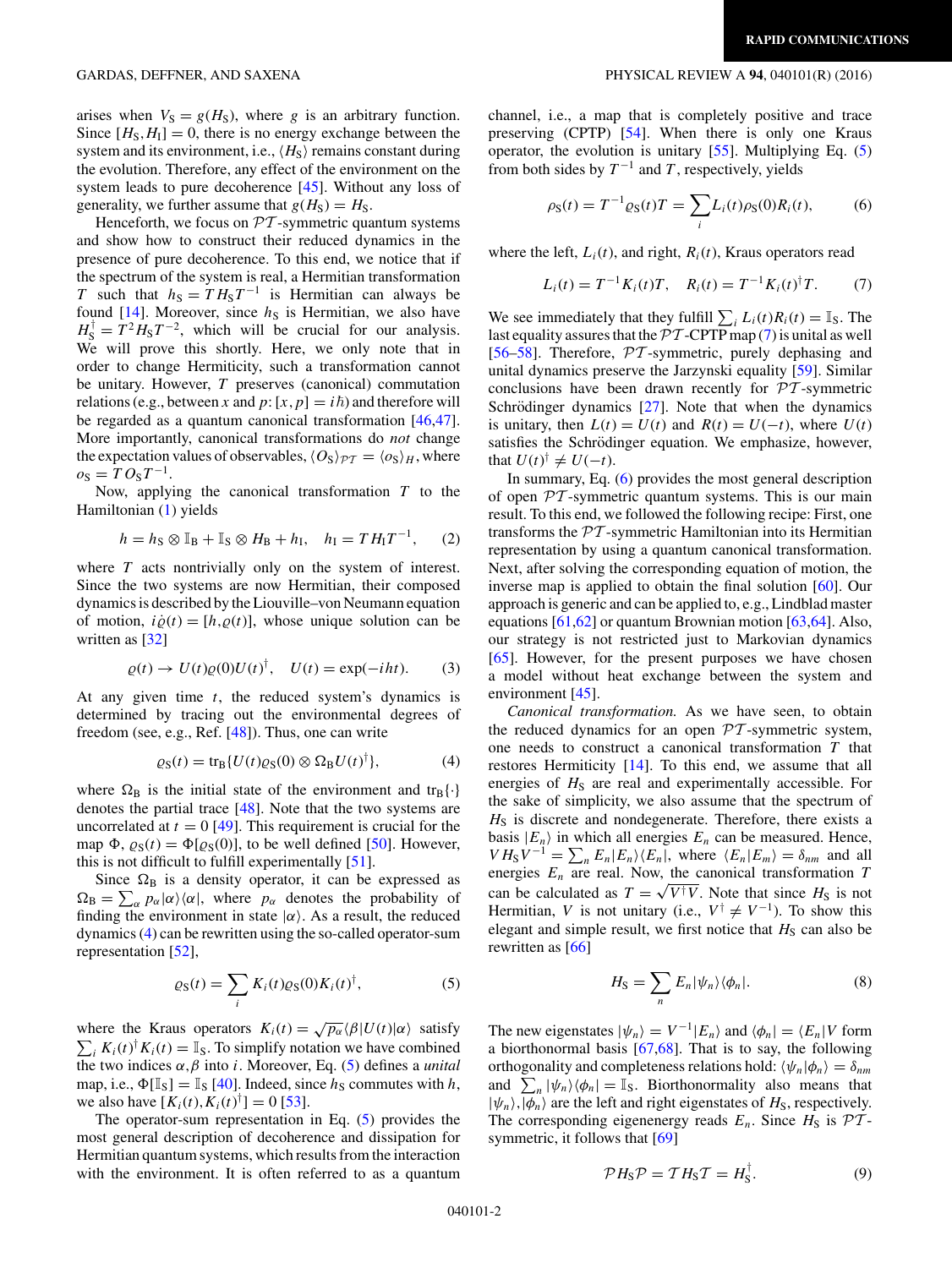From the last equation we have  $P|\psi_n\rangle = e^{i\theta_n}|\phi_n\rangle$ , where  $\theta_n = 0, \pi$ . Now, *T* can be decomposed as  $T^2 = \mathcal{PC}$ , where the charge conjugation  $C$  reads  $[69]$ 

$$
C = \sum_{n} |\psi_n\rangle \langle \psi_n| \mathcal{P} \quad \text{(note } \mathcal{C}^2 = \mathbb{I}_{\mathcal{S}}). \tag{10}
$$

By construction, the charge conjugation commutes with the system Hamiltonian  $H_S$ , and thus from Eq. [\(9\)](#page-1-0) it follows immediately that  $T^2 H_S T^{-2} = H_S^{\dagger}$  [\[70\]](#page-4-0). Finally,

$$
h_S^{\dagger} = T^{-1}(T^2 H_S T^{-2})T = h_S.
$$
 (11)

In conclusion, the canonical map *T* indeed transforms a  $PT$ -symmetric Hamiltonian  $H_S$  into a Hermitian one,  $h_S$ . The main results  $(6)$  and  $(7)$  hold for all  $\mathcal{PT}$ -symmetric quantum systems that admit real spectra [\[71\]](#page-4-0).

*Critical slowing down of decoherence.* The remainder of our work is dedicated to studying an experimentally relevant example [\[21\]](#page-3-0). Consider a  $\mathcal{P}\mathcal{T}$ -symmetric qubit [\[72\]](#page-4-0),

$$
H_{\rm S} = \alpha \sigma_{+} \sigma_{-} + \gamma \sigma_{+} + \text{H.c.} = \begin{pmatrix} \alpha & \gamma \\ \gamma^* & \alpha^* \end{pmatrix},\qquad(12)
$$

where both  $\alpha$  and  $\gamma$  can be complex parameters, whereas  $\sigma_{+}$ and  $\sigma$ <sub>−</sub> are the raising and lowering fermionic operators. This simple model has been extensively studied in the literature [\[11,27](#page-3-0)[,73\]](#page-4-0). Moreover, it has also been realized experimentally both in optics [\[19\]](#page-3-0) and semiconductor microcavities [\[21\]](#page-3-0). We assume the system  $(12)$  to be coupled to a bosonic heat bath at the inverse temperature  $\beta$  via a dephasing interaction. That is to say,

$$
H_{\rm B} = \sum_{n} \omega_n a_n^{\dagger} a_n, \quad V_{\rm B} = \sum_{n} g_n (a_n + a_n^{\dagger}), \qquad (13)
$$

where  $a_n, a_n^{\dagger}$  are the bosonic creation and annihilation operators, respectively [\[74\]](#page-4-0). They obey the canonical commutation relation  $[a_n, a_m] = \delta_{nm}$ . The bath's eigenmodes  $\omega_n$  and coupling constants  $g_n$  are assumed to be real. We emphasize that the above bosonic Hamiltonians are Hermitian [\[39\]](#page-4-0). Nevertheless, they do *not* commute, i.e.,  $[H_B, V_B] \neq 0$ . This results in nontrivial dynamics and decoherence.

In the following, we explicitly construct the Hermitian representation of Hamiltonian (12). Without any loss of generality, we can choose  $\alpha$  to be purely imaginary, i.e.,  $\alpha \rightarrow i\alpha$ ; we will also set  $\gamma = 1$ . Then, as long as  $|\alpha| \leq 1$ , the spectrum of  $H<sub>S</sub>$  is real. It consists of two eigenvalues,  $E_{1,2} = \pm \sqrt{1 - \alpha^2}$ . Simple calculations show that [\[14\]](#page-3-0)

$$
T = U^{\dagger} \begin{pmatrix} s_1 & 0 \\ 0 & s_2 \end{pmatrix} U, \quad U = \frac{1}{\sqrt{2}} \begin{pmatrix} i & 1 \\ -i & 1 \end{pmatrix}, \tag{14}
$$

where  $s_{1,2} = \sqrt{2(1 \pm \alpha)}$  and *U* is unitary. Therefore, the corresponding Hermitian Hamiltonian reads

$$
h_{\rm S}=E_1\sigma_x=\begin{pmatrix}0&E_1\\E_1&0\end{pmatrix},\qquad(15)
$$

where  $\sigma_x$  is the Pauli-*x* matrix. The resulting model describes the paradigmatic spin-boson system with effective couplings *gnE*<sup>1</sup> [\[75\]](#page-4-0).

In what follows, we assume the initial state of the environment to be the Gibbs state,  $\Omega_B = \exp(-\beta H_B)/Z$ , where



FIG. 1. Critical slowing down of decoherence. The decoherence function  $D(t)$  decays more gradually as  $\alpha$  increases. Eventually, it becomes constant at the critical point  $\alpha = 1$ . The red line corresponds to a Hermitian system ( $\alpha = 0$ ). The parameters are  $\mu = -0.5$ ,  $\beta = 0.5$ , and  $J_0 = \omega_c = 1$ . For negative  $\alpha$  the situation is symmetric [see, e.g., Eq. (18)].

 $Z = \text{tr}\{\exp(-\beta H_B)\}\$ is the partition function [\[76\]](#page-4-0). The reduced dynamics  $\rho(t) = [\rho_{ij}(t)]_{2 \times 2}$  can be obtained exactly [\[77\]](#page-4-0). Indeed, we have [\[78\]](#page-4-0)

$$
\varrho_{11}(t) = \frac{1}{2} - \text{Re}[\varrho_{12}(0)e^{-iE_1t}]D(t),
$$
  
\n
$$
\varrho_{12}(t) = \varrho_{11}(0) - \frac{1}{2} + i \text{Im}[\varrho_{12}(0)e^{-iE_1t}]D(t).
$$
\n(16)

Moreover,  $\varrho_{22}(t) = 1 - \varrho_{11}(t)$  and  $\varrho_{21}(t) = \varrho_{12}(t)^*$  [\[79\]](#page-4-0). Above, symbols Re(*z*) and Im(*z*) denote the imaginary and real parts of a complex number *z*, respectively, whereas the decoherence function  $D(t) = \exp[-E_1^2 \gamma(t)]$  quantifies decoherence [\[80\]](#page-4-0). Information regarding the environment is encoded in the temperature-dependent function  $\gamma(t)$ ,

$$
\gamma(t) = \int_0^\infty d\omega \frac{J(\omega)}{\omega^2} (1 - \cos \omega t) \coth\left(\frac{\hbar \beta \omega}{2}\right),\qquad(17)
$$

where  $J(\omega) = \sum_{n} |g_n|^2 \delta(\omega - \omega_n)$  is the spectral density that characterizes the environment. Typical examples include  $J(\omega) = J_0 \omega^{1+\mu} \exp(-\omega/\omega_c)$  for some predefined constants *J*<sub>0</sub>, *μ*, and  $ω_c$  [\[81\]](#page-4-0). For example, when  $μ = 0$  (Ohmic case) and  $\beta \omega_c \gg 1$ , in the long-time limit, the decoherence function behaves as (exponential relaxation [\[78\]](#page-4-0))

$$
D(t) \sim \exp[-\pi J_0 (1 - \alpha^2)t/\beta].
$$
 (18)

The reduced dynamics (16) can also be expressed by using the Kraus representation directly [\[78\]](#page-4-0). The reduced dynamics for the original  $PT$ -symmetric qubit (12) can now be calculated as  $\rho(t) = T^{-1} \rho(t)T$ , where *T* is given by Eq. (14).

Since  $D(t) \rightarrow 0$ , from Eq. (16) it is evident that the environment will eventually destroy the coherent dynamics of the system. However, this process can be controlled by changing  $\alpha$  [cf. Eq. (18)]. Indeed, as depicted in Fig. 1, decoherence becomes slower [i.e., *D*(*t*) decays more gradually] as *α* increases. Moreover, when  $\alpha \rightarrow 1$ , the decoherence process becomes completely suppressed [\[82\]](#page-4-0). However, when the system is Hermitian, i.e.,  $\alpha \rightarrow 0$ , decoherence becomes severe and quickly destroys any coherence.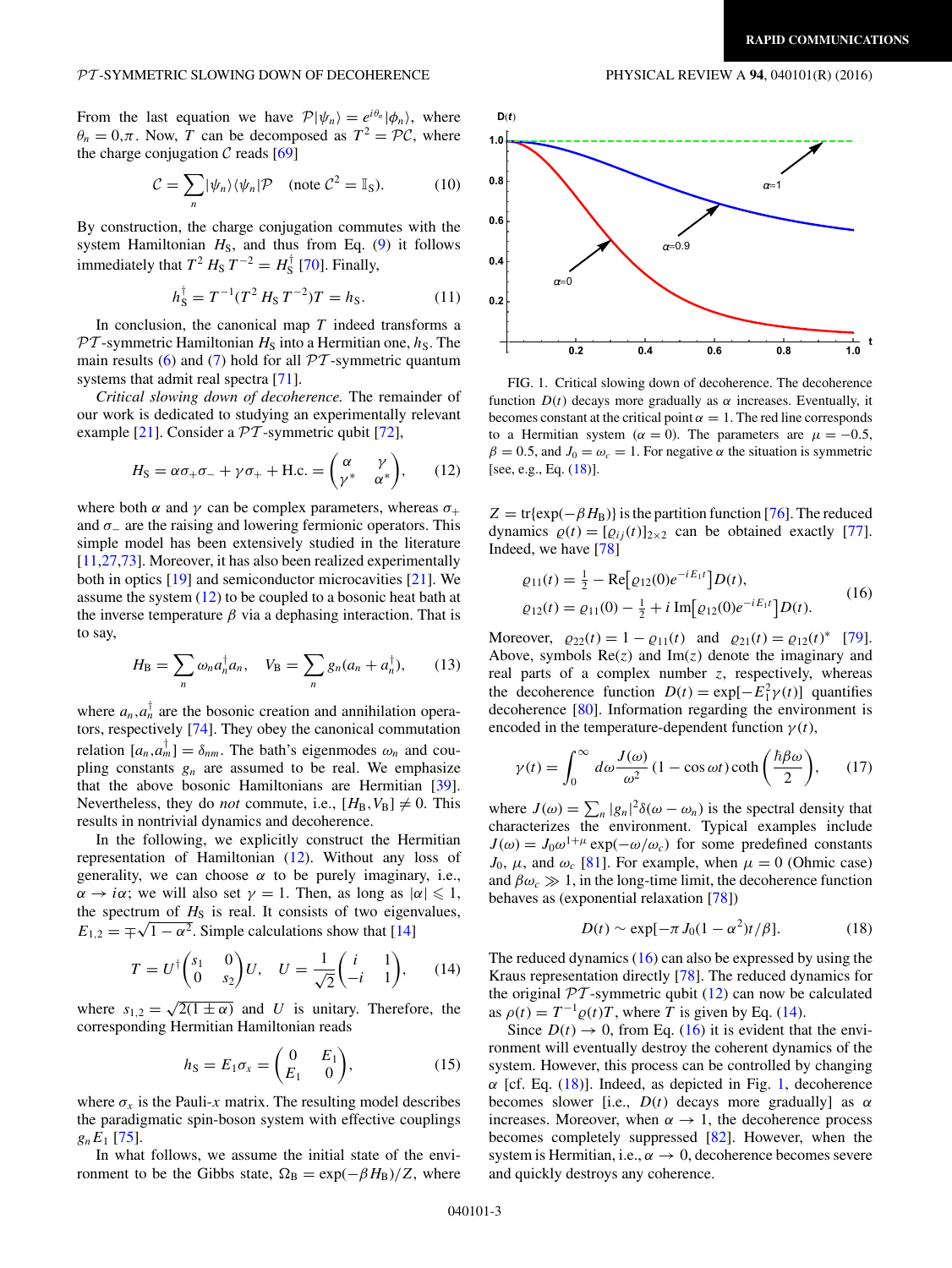<span id="page-3-0"></span>To explain this phenomenon we notice that when  $\alpha > 1$ , all eigenvalues of  $H_S$  are complex. Therefore,  $\alpha = 1$  can be seen as a critical point separating two physically distinct regimes. As  $E_1 \rightarrow 0$  when  $\alpha \rightarrow 1$ , it takes longer for the system to complete one oscillation (in the Hilbert space) in close proximity to the critical point. Precisely at that point the dynamics "freezes out" completely. This critical slowing down also affects decoherence (critical slowing down of decoherence) because of the effective coupling strengths  $g_nE_1$  that also depend on *α*. Setting  $g_n = 1/E_1$  removes the *α* dependence from the interaction and assists decoherence [\[83\]](#page-4-0). At the critical point,  $\rho(t) \to \infty$ , however,  $\langle O_S(t) \rangle = \text{tr}\lbrace \rho(0) \rho_S \rbrace$  is finite. Therefore, when  $\alpha \rightarrow 1$ , expectation values are determined only by the initial condition and remain unchanged. This is due to  $h<sub>S</sub> \rightarrow 0$ , the "freezing out" of the dynamics.

A similar dynamical behavior manifesting itself through the freezing-out scenario has already been observed in closed quantum systems. The one-dimensional (1D) Ising model [\[84\]](#page-4-0), where the Kibble-Zurek mechanism [\[85,86\]](#page-4-0) can be applied, provides one example; another example is the Landau-Zener problem [\[87\]](#page-4-0) of a two-level quantum system that supports the Kibble-Zurek mechanism [\[88\]](#page-4-0).

*Summary.* We have investigated a  $\mathcal{PT}$ -symmetric quantum system coupled to an external environment. To this end, we have considered a particular scenario where there is no heat exchange between these two systems and only quantum information is allowed to enter or leave the system. This phenomenon is known as pure decoherence or dephasing.

We have shown how to derive the reduced dynamics using a quantum canonical transformation.

Moreover, we have studied an experimentally relevant example, namely, a  $\mathcal{PT}$ -symmetric qubit. Such a system can be realized, e.g., in optics [19] and microcavities [21]. In contrast to Hermitian qubits, this system exhibits a phenomenon that we identified as a critical slowing down of decoherence. As we have argued, such behavior is characteristic of every open  $PT$ -symmetric and any quantum system whose spectrum can be divided in two physically different regimes [24]. When a system approaches the critical point separating these two regimes, its dynamics "freezes out." This critical slowing down also affects decoherence due to the dephasing interaction. Concluding, this behavior suggests that  $PT$ -symmetric qubits may be more robust against decoherence and therefore are better suited as components in quantum computers [\[42,43,89\]](#page-4-0).

Experimental setups that are sensitive enough to detect the  $PT$ -symmetry breaking (i.e., the critical point) should also be able to capture the critical slowing down [24]. Thus, a critical slowing down of decoherence can be testable as well, provided there is no heat exchanged with the environment. Such induced dephasing, however, can be realized experimentally [\[90\]](#page-4-0).

*Acknowledgments.* We thank Wojciech H. Zurek for stimulating discussions. This work was supported by the Polish Ministry of Science and Higher Education under project Mobility Plus 1060/MOB/2013/0 (B.G.); S.D. acknowledges financial support from the U.S. Department of Energy through a LANL Director's Funded Fellowship.

- [1] H. Weyl, *Symmetry* (Princeton University Press, Princeton, NJ, 1952).
- [2] D. Gross, [Proc. Natl. Acad. Sci. USA](https://doi.org/10.1073/pnas.93.25.14256) **[93](https://doi.org/10.1073/pnas.93.25.14256)**, [14256](https://doi.org/10.1073/pnas.93.25.14256) [\(1996\)](https://doi.org/10.1073/pnas.93.25.14256).
- [3] R. E. Breier, R. L. B. Selinger, G. Ciccotti, S. Herminghaus, and M. G. Mazza, [Phys. Rev. E](https://doi.org/10.1103/PhysRevE.93.022410) **[93](https://doi.org/10.1103/PhysRevE.93.022410)**, [022410](https://doi.org/10.1103/PhysRevE.93.022410) [\(2016\)](https://doi.org/10.1103/PhysRevE.93.022410).
- [4] A. Peres, *Quantum Theory: Concepts and Methods* (Springer, Berlin, 1995).
- [5] J. Zhang, B. Peng, S¸. K. Ozdemir, Y. X. Liu, H. Jing, X. Y. ¨ Lü, Y. L. Liu, L. Yang, and F. Nori, *[Phys. Rev. B](https://doi.org/10.1103/PhysRevB.92.115407)* [92](https://doi.org/10.1103/PhysRevB.92.115407), [115407](https://doi.org/10.1103/PhysRevB.92.115407) [\(2015\)](https://doi.org/10.1103/PhysRevB.92.115407).
- [6] P. W. Higgs, [Phys. Rev. Lett.](https://doi.org/10.1103/PhysRevLett.13.508) **[13](https://doi.org/10.1103/PhysRevLett.13.508)**, [508](https://doi.org/10.1103/PhysRevLett.13.508) [\(1964\)](https://doi.org/10.1103/PhysRevLett.13.508).
- [7] L. Ge and A. D. Stone, [Phys. Rev. X](https://doi.org/10.1103/PhysRevX.4.031011) **[4](https://doi.org/10.1103/PhysRevX.4.031011)**, [031011](https://doi.org/10.1103/PhysRevX.4.031011) [\(2014\)](https://doi.org/10.1103/PhysRevX.4.031011).
- [8] B. Zhu, R. Lü, and S. Chen, *[Phys. Rev. A](https://doi.org/10.1103/PhysRevA.93.032129)* **[93](https://doi.org/10.1103/PhysRevA.93.032129)**, [032129](https://doi.org/10.1103/PhysRevA.93.032129) [\(2016\)](https://doi.org/10.1103/PhysRevA.93.032129).
- [9] G. E. Crooks, [Phys. Rev. A](https://doi.org/10.1103/PhysRevA.77.034101) **[77](https://doi.org/10.1103/PhysRevA.77.034101)**, [034101](https://doi.org/10.1103/PhysRevA.77.034101) [\(2008\)](https://doi.org/10.1103/PhysRevA.77.034101).
- [10] B. Zeng, D. L. Zhou, and L. You, [Phys. Rev. Lett.](https://doi.org/10.1103/PhysRevLett.95.110502) **[95](https://doi.org/10.1103/PhysRevLett.95.110502)**, [110502](https://doi.org/10.1103/PhysRevLett.95.110502) [\(2005\)](https://doi.org/10.1103/PhysRevLett.95.110502).
- [11] C. M. Bender, D. C. Brody, and H. F. Jones, [Phys. Rev. Lett.](https://doi.org/10.1103/PhysRevLett.89.270401) **[89](https://doi.org/10.1103/PhysRevLett.89.270401)**, [270401](https://doi.org/10.1103/PhysRevLett.89.270401) [\(2002\)](https://doi.org/10.1103/PhysRevLett.89.270401).
- $[12]$  H. Jing, S. K. Özdemir, X.-Y. Lü, J. Zhang, L. Yang, and F. Nori, [Phys. Rev. Lett.](https://doi.org/10.1103/PhysRevLett.113.053604) **[113](https://doi.org/10.1103/PhysRevLett.113.053604)**, [053604](https://doi.org/10.1103/PhysRevLett.113.053604) [\(2014\)](https://doi.org/10.1103/PhysRevLett.113.053604).
- [13] D. L. Sounas, R. Fleury, and A. Alù, *[Phys. Rev. Appl.](https://doi.org/10.1103/PhysRevApplied.4.014005) [4](https://doi.org/10.1103/PhysRevApplied.4.014005)*, [014005](https://doi.org/10.1103/PhysRevApplied.4.014005) [\(2015\)](https://doi.org/10.1103/PhysRevApplied.4.014005).
- [14] B. Gardas, S. Deffner, and A. Saxena, [Sci. Rep.](https://doi.org/10.1038/srep23408) **[6](https://doi.org/10.1038/srep23408)**, [23408](https://doi.org/10.1038/srep23408) [\(2016\)](https://doi.org/10.1038/srep23408).
- [15] Y. V. Kartashov, V. V. Konotop, and L. Torner, *[Phys. Rev. Lett.](https://doi.org/10.1103/PhysRevLett.115.193902)* **[115](https://doi.org/10.1103/PhysRevLett.115.193902)**, [193902](https://doi.org/10.1103/PhysRevLett.115.193902) [\(2015\)](https://doi.org/10.1103/PhysRevLett.115.193902).
- [16] C. Hang, G. Huang, and V. V. Konotop, [Phys. Rev. Lett.](https://doi.org/10.1103/PhysRevLett.110.083604) **[110](https://doi.org/10.1103/PhysRevLett.110.083604)**, [083604](https://doi.org/10.1103/PhysRevLett.110.083604) [\(2013\)](https://doi.org/10.1103/PhysRevLett.110.083604).
- [17] C. M. Bender and S. Boettcher, [Phys. Rev. Lett.](https://doi.org/10.1103/PhysRevLett.80.5243) **[80](https://doi.org/10.1103/PhysRevLett.80.5243)**, [5243](https://doi.org/10.1103/PhysRevLett.80.5243) [\(1998\)](https://doi.org/10.1103/PhysRevLett.80.5243).
- [18] M. Lawrence, N. Xu, X. Zhang, L. Cong, J. Han, W. Zhang, and S. Zhang, [Phys. Rev. Lett.](https://doi.org/10.1103/PhysRevLett.113.093901) **[113](https://doi.org/10.1103/PhysRevLett.113.093901)**, [093901](https://doi.org/10.1103/PhysRevLett.113.093901) [\(2014\)](https://doi.org/10.1103/PhysRevLett.113.093901).
- [19] C. E. Rüter, K. G. Makris, R. El-Ganainy, D. N. Christodoulides, M. Segev, and D. Kip, [Nat. Phys.](https://doi.org/10.1038/nphys1515) **[6](https://doi.org/10.1038/nphys1515)**, [192](https://doi.org/10.1038/nphys1515) [\(2010\)](https://doi.org/10.1038/nphys1515).
- [20] S. Longhi, [Phys. Rev. Lett.](https://doi.org/10.1103/PhysRevLett.105.013903) **[105](https://doi.org/10.1103/PhysRevLett.105.013903)**, [013903](https://doi.org/10.1103/PhysRevLett.105.013903) [\(2010\)](https://doi.org/10.1103/PhysRevLett.105.013903).
- [21] T. Gao, E. Estrecho, K. Y. Bliokh, T. C. H. Liew, M. D. Fraser, S. Brodbeck, M. Kamp, C. Schneider, S. Hofling, Y. Yamamoto, F. ¨ Nori, Y. S. Kivshar, A. Truscott, R. Dall, and E. A. Ostrovskaya, [Nature \(London\)](https://doi.org/10.1038/nature15522) **[526](https://doi.org/10.1038/nature15522)**, [554](https://doi.org/10.1038/nature15522) [\(2015\)](https://doi.org/10.1038/nature15522).
- [22] A. Guo, G. J. Salamo, D. Duchesne, R. Morandotti, M. Volatier-Ravat, V. Aimez, G. A. Siviloglou, and D. N. Christodoulides, [Phys. Rev. Lett.](https://doi.org/10.1103/PhysRevLett.103.093902) **[103](https://doi.org/10.1103/PhysRevLett.103.093902)**, [093902](https://doi.org/10.1103/PhysRevLett.103.093902) [\(2009\)](https://doi.org/10.1103/PhysRevLett.103.093902).
- [23] X.-Y. Lü, H. Jing, J.-Y. Ma, and Y. Wu, *[Phys. Rev. Lett.](https://doi.org/10.1103/PhysRevLett.114.253601)* **[114](https://doi.org/10.1103/PhysRevLett.114.253601)**, [253601](https://doi.org/10.1103/PhysRevLett.114.253601) [\(2015\)](https://doi.org/10.1103/PhysRevLett.114.253601).
- [24] B. Peng *et al.*, [Nat. Phys.](https://doi.org/10.1038/nphys2927) **[10](https://doi.org/10.1038/nphys2927)**, [394](https://doi.org/10.1038/nphys2927) [\(2014\)](https://doi.org/10.1038/nphys2927).
- [25] J.-H. Jiang, B. K. Agarwalla, and D. Segal, [Phys. Rev. Lett.](https://doi.org/10.1103/PhysRevLett.115.040601) **[115](https://doi.org/10.1103/PhysRevLett.115.040601)**, [040601](https://doi.org/10.1103/PhysRevLett.115.040601) [\(2015\)](https://doi.org/10.1103/PhysRevLett.115.040601).
- [26] C. Jarzynski, [Phys. Rev. Lett.](https://doi.org/10.1103/PhysRevLett.78.2690) **[78](https://doi.org/10.1103/PhysRevLett.78.2690)**, [2690](https://doi.org/10.1103/PhysRevLett.78.2690) [\(1997\)](https://doi.org/10.1103/PhysRevLett.78.2690).
- [27] S. Deffner and A. Saxena, [Phys. Rev. Lett.](https://doi.org/10.1103/PhysRevLett.114.150601) **[114](https://doi.org/10.1103/PhysRevLett.114.150601)**, [150601](https://doi.org/10.1103/PhysRevLett.114.150601) [\(2015\)](https://doi.org/10.1103/PhysRevLett.114.150601).
- [28] W. H. Zurek, [Rev. Mod. Phys.](https://doi.org/10.1103/RevModPhys.75.715) **[75](https://doi.org/10.1103/RevModPhys.75.715)**, [715](https://doi.org/10.1103/RevModPhys.75.715) [\(2003\)](https://doi.org/10.1103/RevModPhys.75.715).
- [29] M. Mohseni, J. S. Lundeen, K. J. Resch, and A. M. Steinberg, [Phys. Rev. Lett.](https://doi.org/10.1103/PhysRevLett.91.187903) **[91](https://doi.org/10.1103/PhysRevLett.91.187903)**, [187903](https://doi.org/10.1103/PhysRevLett.91.187903) [\(2003\)](https://doi.org/10.1103/PhysRevLett.91.187903).
- [30] T. D. Ladd, F. Jelezko, R. Laflamme, Y. Nakamura, C. Monroe, and J. L. O'Brien, [Nature \(London\)](https://doi.org/10.1038/nature08812) **[464](https://doi.org/10.1038/nature08812)**, [45](https://doi.org/10.1038/nature08812) [\(2010\)](https://doi.org/10.1038/nature08812).